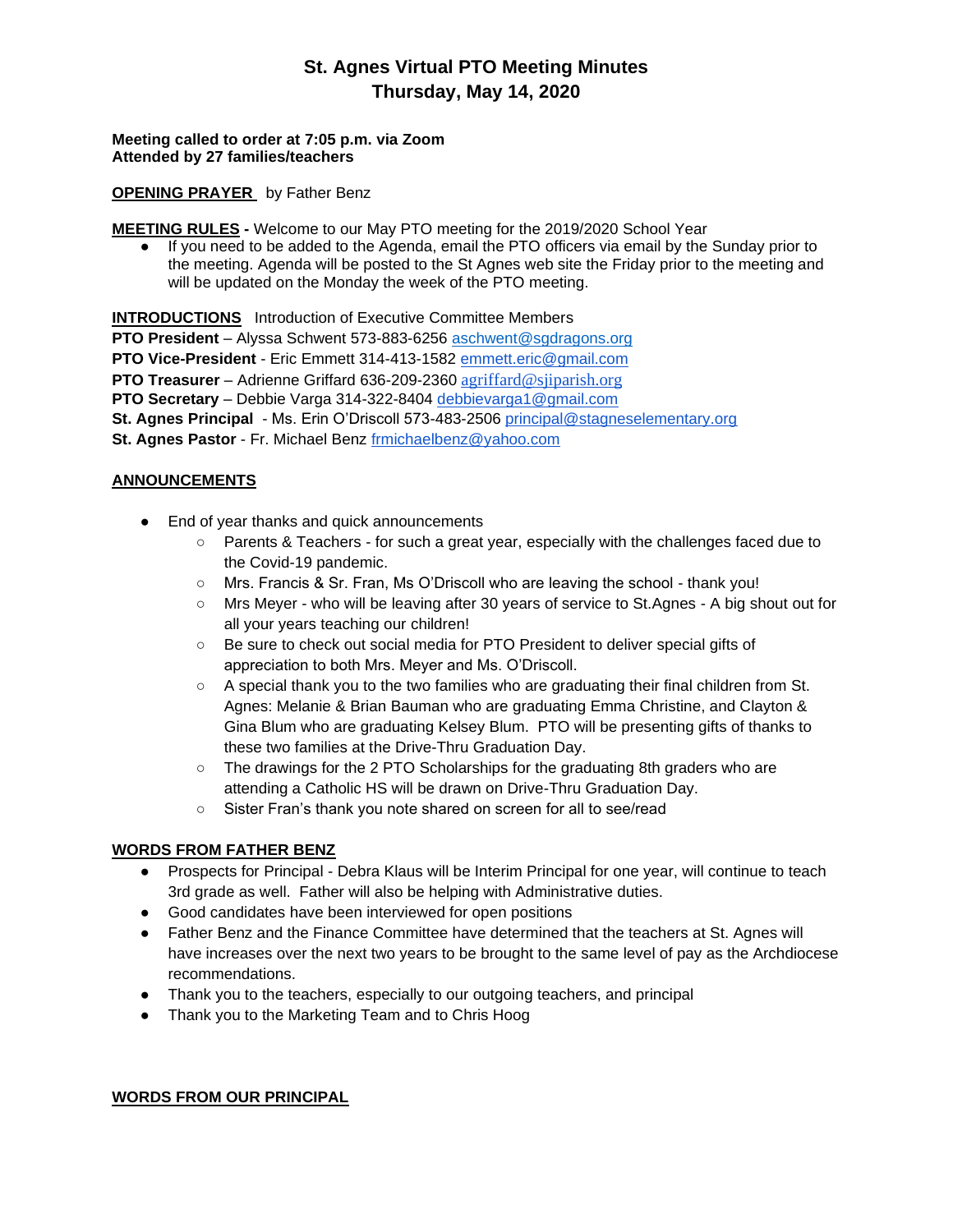# **St. Agnes Virtual PTO Meeting Minutes Thursday, May 14, 2020**

- Project Lead the Way Grant STREAM grant for K-8 was awarded to St. Agnes
- Grant from Knights of Columbus for special seasons
- The American Heart Association event will be done in the fall and will allow St. Agnes to apply for any of their grants.

## **TREASURER'S REPORT** - **Adrienne Griffard, PTO Treasurer**

- **balance reported = \$94,885.55**
- Teachers please turn in receipts ASAP so you can be reimbursed
- 8th grade will still be spending their allotted money for Graduation, Trip, Confirmation even after the end of the budget year; same for 2nd grade for 1st Communion.
- 2020-2021 Budget budget is a little slimmer than prior years
- Books have been excluded due to possibility to be paid by BCF, but there may be more from PTO even with a grant from BCF. Will not know until after June 30th if the BCF will have funds available. Per Erin and Father, most book bills are due in early August.
- Next year is still a little fluid, so there may need to be changes to the budget.
- Todd Donze asked about the Retention Scholarships for the families who had an 8th grader graduate, and are keeping their younger children at St. Agnes. This was done 2 school years ago, and approved only for that year (graduating class of 2018). Todd reported that the Marketing Committee has also asked BCF for additional funding.
- Eric Emmett added that there could still be a vote early in the school year 2020/2021 to add to the budget d/t the pandemic.
- Proposed budget for the 2020/2021 school year will be pending until after June 30th to wait for possible BCF grants for books, etc.
- Budget will be sent out via email after June 30, 2020

## **OLD BUSINESS**

- Approval of February PTO Meeting Minutes Motioned by Alyssa, 2nd by Debbie Varga, approved
- Marketing Committee News and Updates
- Trivia Wrap Up Sara Taylor
	- Trivia Committee will need a volunteer for the Bank position for next year
	- Profit from Trivia Night was \$7134.33 and that was without the raffle
	- May increase the price of the meal tickets next year

## **NEW BUSINESS**

## ● **ELECTIONS**

- Vote on Vice President candidate Jennifer Herzog was motioned by Alyssa, 2nd by Adrienne Griffard - passed unanimously
- Vote on Secretary candidate Michelle Grither was motioned by Alyssa, 2nd by Lisa Braun - passed unanimously
- Sausage Breakfast Cancelled by Covid-19 pandemic. There were two donations from two parishioners for the sausage breakfast who said the PTO could keep those donations with the PTO.
- Alumni Drive Todd Donze, Lauren Lester
	- Survey of Alumni sent out via FaceBook, emails
	- Have received about 50 back so far of a variety of age groups